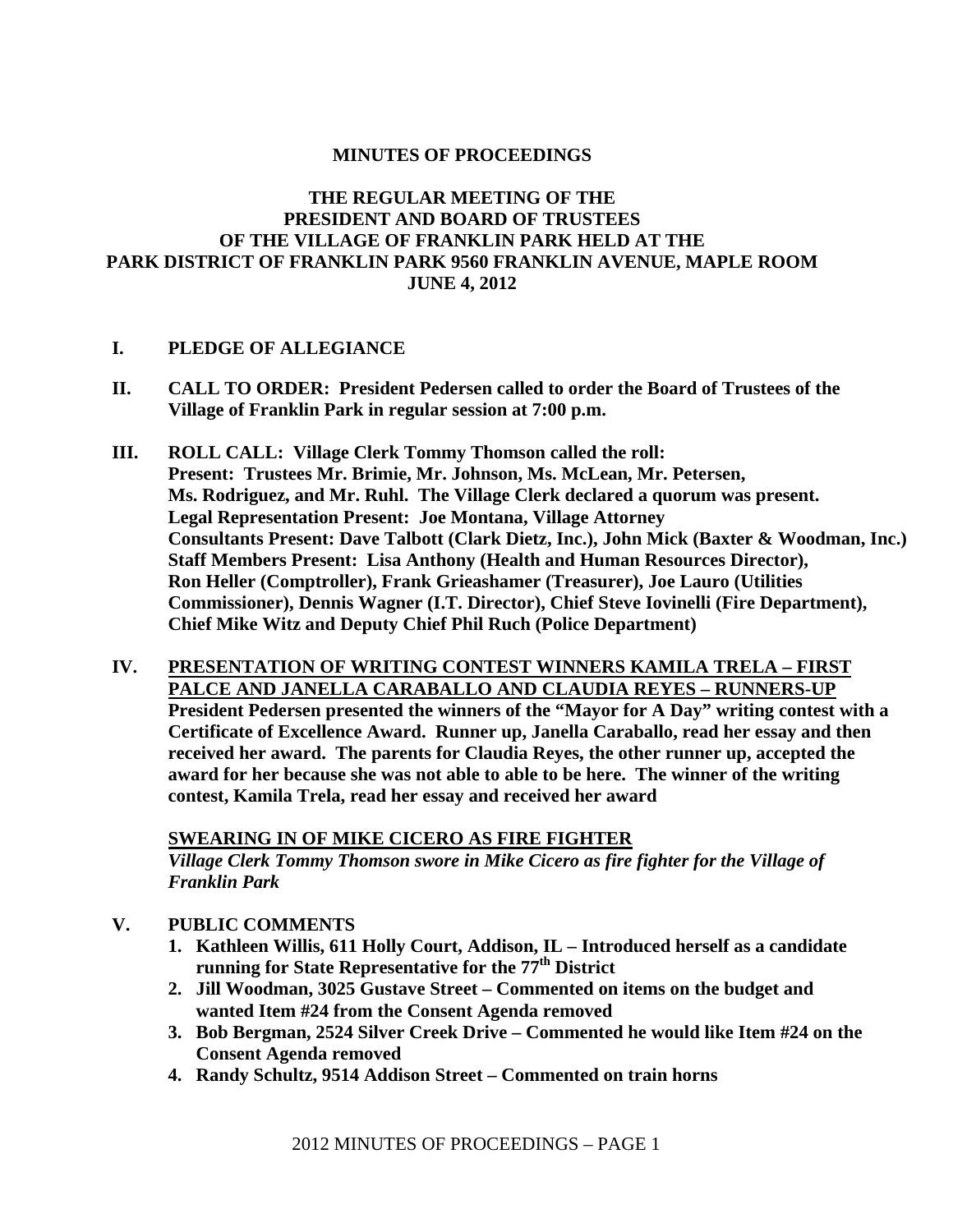# **VI. COMMITTEE REPORTS**

- **A. FINANCE AND SPECIAL EVENTS COMMITTEE (Mr. Johnson, Chair)** 
	- **1. MR. JOHNSON STATED THERE WAS A BUDGET MEETING LAST WEEK AND THERE WILL BE ANOTHER MEETING ON WEDNESDAY, JUNE 6, AT 7:00 P.M.**
	- **2. MR. JOHNSON ANNOUNCED "RAILROAD DAZE" IS THIS WEEKEND - JUNE 7 THRU JUNE 10. THURSDAY, JUNE 7 AND SUNDAY, JUNE 10 ARE CARNIVAL DAYS ONLY**
- **B. WATER AND SEWER/FLEET MAINTENANCE COMMITTEE (Mr. Ruhl, Chair)** 
	- **1. MR. RUHL REPORTED WATER MAIN BREAKS MAY BE MORE SERIOUS IN THE FUTURE DUE TO THE WEAR AND TEAR ON THE WATER MAINS AND THE PROBLEMS THEY HAVE HAD SO FAR**
- **C. POLICE AND FIRE COMMITTEE (Mr. Petersen, Chair)** 
	- **1. MR. PETERSEN STATED THE POLICE STATION IS PROGRESSING WELL AND THERE ARE SEVERAL CONTRACTORS TO APPROVE ON THE CONSENT AGENDA**
	- **2. MR. PETERSEN REPORTED THE COMMUNICATION CENTER HAS MOVED WITH COMPLETE TRANSITION TO NORCOMM AND THIS WILL BE A FINANCIAL SAVING THE VILLAGE**
- **D. STREET AND ALLEY COMMITTEE (Mr. Brimie, Chair)** 
	- **1. MR. BRIMIE STATED HE HAD NOTHING TO REPORT AT THIS TIME**
- **E. PROPERTY, PLANNING, ZONING, AND LEGISLATIVE REVIEW COMMITTEE (Ms. Rodriguez, Chair)** 
	- **1. MS. RODRIGUEZ REPORTED JEFF EDER'S LAST DAY AT THE VILLAGE WAS THIS PAST FRIDAY AND JOHN SCHNEIDER IS HIS INTERIM REPLACEMENT UNTIL A SUCCESSOR IS FOUND**
- **F. HEALTH, HUMAN RESOURCES, GREEN TECHNOLOGY AND EDUCATION COMMITTEE (Ms. McLean, Chair)** 
	- **1. MS. MCLEAN STATED THE NEXT BLOOD DRIVE IS FRIDAY, JUNE 15, FROM 3:00 P.M. TO 7:00 P.M. AT THE COMMUNITY CENTER**
	- **2. MS. MCLEAN ANNOUNCED THE NEXT "LET'S MOVE" MEETING IS TUESDAY, JUNE 19, AT 7:00 P.M. AT VILLAGE HALL**
	- **3. MS. MCLEAN ANNOUNCED "RELAY-FOR-LIFE" IS ON JULY 20**
	- **4. MS. MCLEAN EXPRESSED HER THANKS FOR BEING ALLOWED TO PARTICIPATE IN THE INTERVIEWS FOR THE VILLAGE ENGINEER POSITION**
	- **5. MS. MCLEAN STATED SHE WOULD LIKE TO REMOVE ITEM #5 FROM THE CONSENT AGENDA FOR DISCUSSION OR TO GO TO COMMITTEE**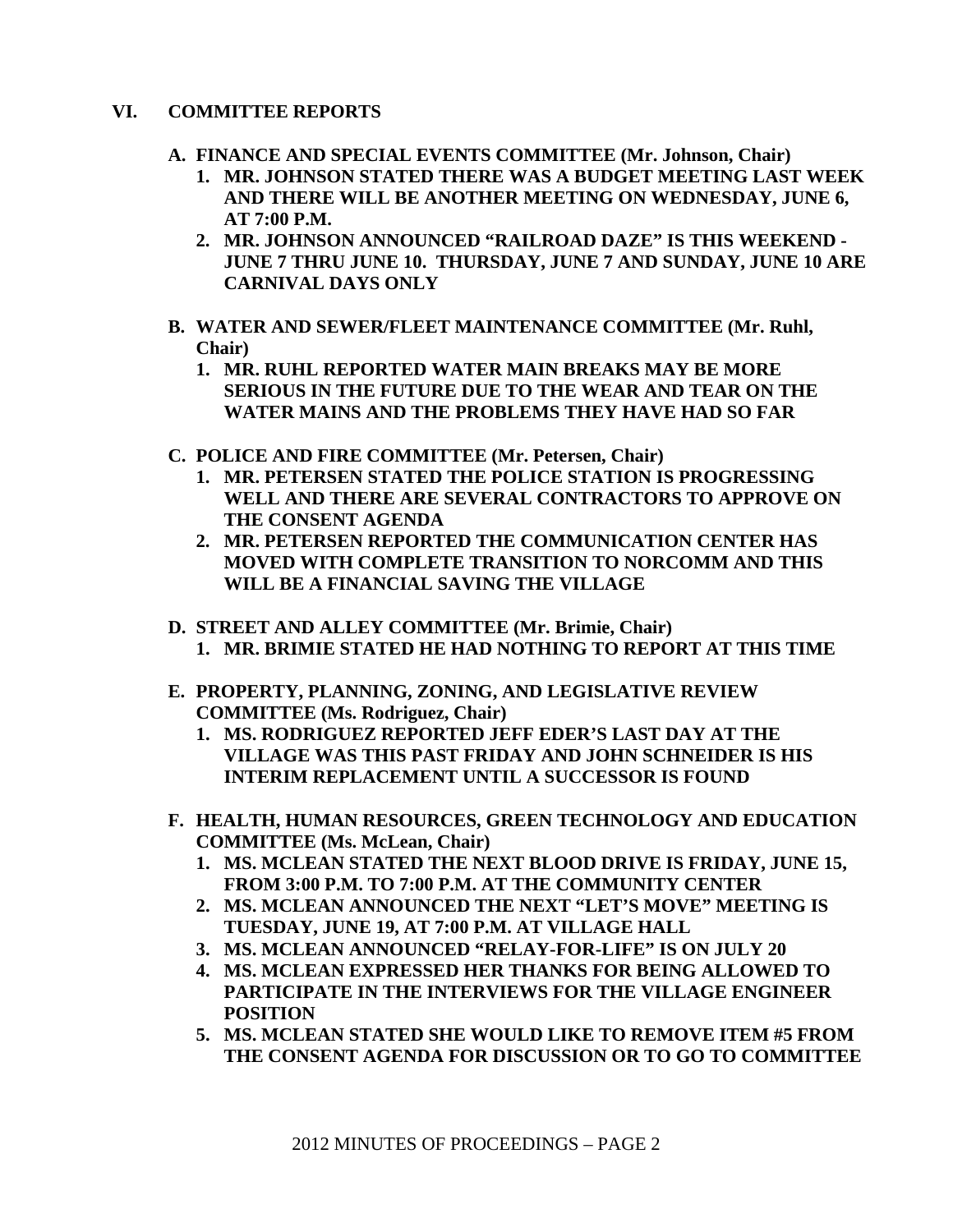## **VII. ADDITIONAL COMMENTS FROM THE STAFF**

- **1. Dave Talbott reported the electric rate was locked in last week at 4.96 cents and that notices will be distributed to the residents by June 14**
- **2. Carmen Cupello spoke about the increase in building permits for industrial and commercial buildings being processed. Mr. Cupello spoke about foreclosed homes being ransacked. Mr. Cupello reported on his meeting with Thomas Monico from Thomas & Thomas the developer for The Crossings Phase II. Lastly, Mr. Cupello spoke about the electrical charging stations. The electrical systems have been placed in the ground and the concrete footings are in place**
- **3. John Schneider (Interim Economic Development Director) gave background information on himself and projects he's been involved in**
- **4. Chief Iovinelli thanked the board for facilitating the hiring of the new fire fighter. Chief Iovinelli stated the Incident Action Plan would be completed tomorrow and work has begun to redo the Village Action Plan. Chief Iovinelli stated the switchover to Norcomm had gone well**
- **5. Chief Witz spoke about the police department issuing 169 seatbelt tickets as part of the "Click it or Ticket" Program and Officer Lara Hill had issued the most. Chief Witz spoke about the switchover to Norcomm almost being complete and that software remains to be installed. Chief Witz reported ComEd has completed taking down the electrical wires and the excavation work has begun for the site of the new police station. Chief Witz spoke about visiting a contractor with Dave Talbott, Phil Ruch and Ernie Spina to look at the precast panels**
- **6. Dennis Wagner reported the PBX system inside of the police station has been experiencing some issues due to the dispatch move and the age of the system. Mr. Wagner stated he is waiting for replies to proceed with the RFP for the go ahead with the cell phone changeover. This changeover will offer a 10% -15% savings. Mr. Wagner thanked Roberto Smaldone and Ed Kemph for their help during the transition to the new 911 center. Mr. Wagner spoke about his work on the website with the business directory and posting links to local job opportunities. Mr. Wagner explained why the phone system needs to be replaced**
- **7. Joe Lauro spoke about the water main breaks and repairs. Mr. Lauro reported on the sandblasting of the clearing tank, needing approval from the FAA for the antenna, and that painting of the clearing tank might have to be held off until the fall if it's not painted by July. Mr. Lauro spoke about the summer workers being of tremendous help to the Utilities Department. Mr. Lauro reported the carnival workers are staying at the Schierhorn property. Lastly, Mr. Lauro spoke about receiving many calls about the NLC warranty program**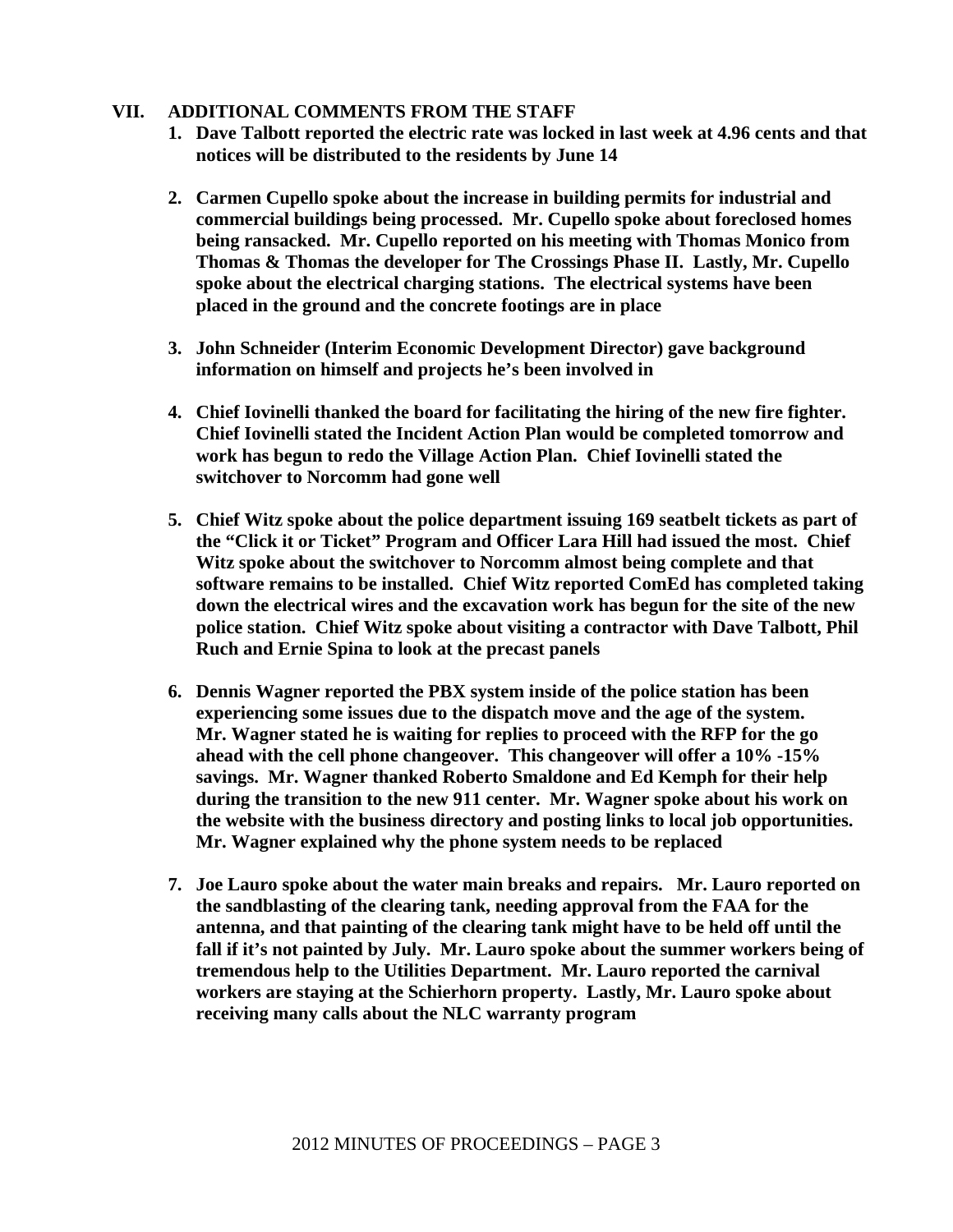**8. Ron Heller spoke about receiving the plaque for the Government Finance Officers Association's award for the Village's 2011 comprehensive annual financial report. Mr. Heller stated hopefully someone from their office will be able to present the award at the next board meeting** 

# **VIII. CONSENT AGENDA**

**(Items on the Consent Agenda will be enacted/approved by one motion. There will be no separate discussion on these items unless so requested by a member of the Village Board, in which case that item will be removed from the Consent Agenda and considered in the normal sequence of the Agenda.)** 

- **1. APPROVAL OF THE MINUTES FROM:** 
	- **(a) REGULAR MEETING OF THE PRESIDENT AND BOARD OF TRUSTEES HELD ON MONDAY, MAY 21, 2012**
	- **(b) SPECIAL COMMITTEE OF THE WHOLE MEETING MONDAY, MAY 29, 2012**
- **2. APPROVAL OF EXPENDITURES IN THE AMOUNT OF \$1,480,836.86**
- **3. RESOLUTION NO. 1213 R A RESOLUTION SUPPORTING A CLASS 6B REAL ESTATE TAX ASSESSMENT APPLICATION BY VOLART, LLC AND AN INDUSTRIAL FACILITY LOCATED AT 10101-10113 WEST PACIFIC AVENUE, VILLAGE OF FRANKLIN PARK, COOK COUNTY, ILLINOIS** 
	- **4. RESOLUTION NO. 1213 R SUPPLEMENTAL #1 RESOLUTION FOR IMPROVEMENT BY MUNICIPALITY UNDER THE ILLINOIS HIGHWAY CODE (REEVES COURT AND PEARL STREET)**
	- **5. ORDINANCE NO. 1213 VC AN ORDINANCE AMENDING CHAPTER FIVE OF TITLE FIVE OF THE VILLAGE CODE OF THE VILLAGE OF FRANKLIN PARK, COOK COUNTY, ILLINOIS (VIDEO GAMING TERMINALS)** *(TABLED)*
	- **6. ORDINANCE NO. 1213 VC AN ORDINANCE AMENDING CHAPTER SIX OF TITLE SIX OF THE VILLAGE CODE OF THE VILLAGE OF FRANKLIN PARK COOK COUNTY, ILLINOIS (HANDICAPPED RESERVED PARKING SPACE FOR 3214 LOUIS STREET)**
	- **7. ORDINANCE NO. 1213 G AN ORDINANCE OF THE VILLAGE OF FRANKLIN PARK, COOK COUNTY, ILLINOIS AMENDING ORDINANCE NUMBER 1112 G 49 (SALARY SCHEDULES)**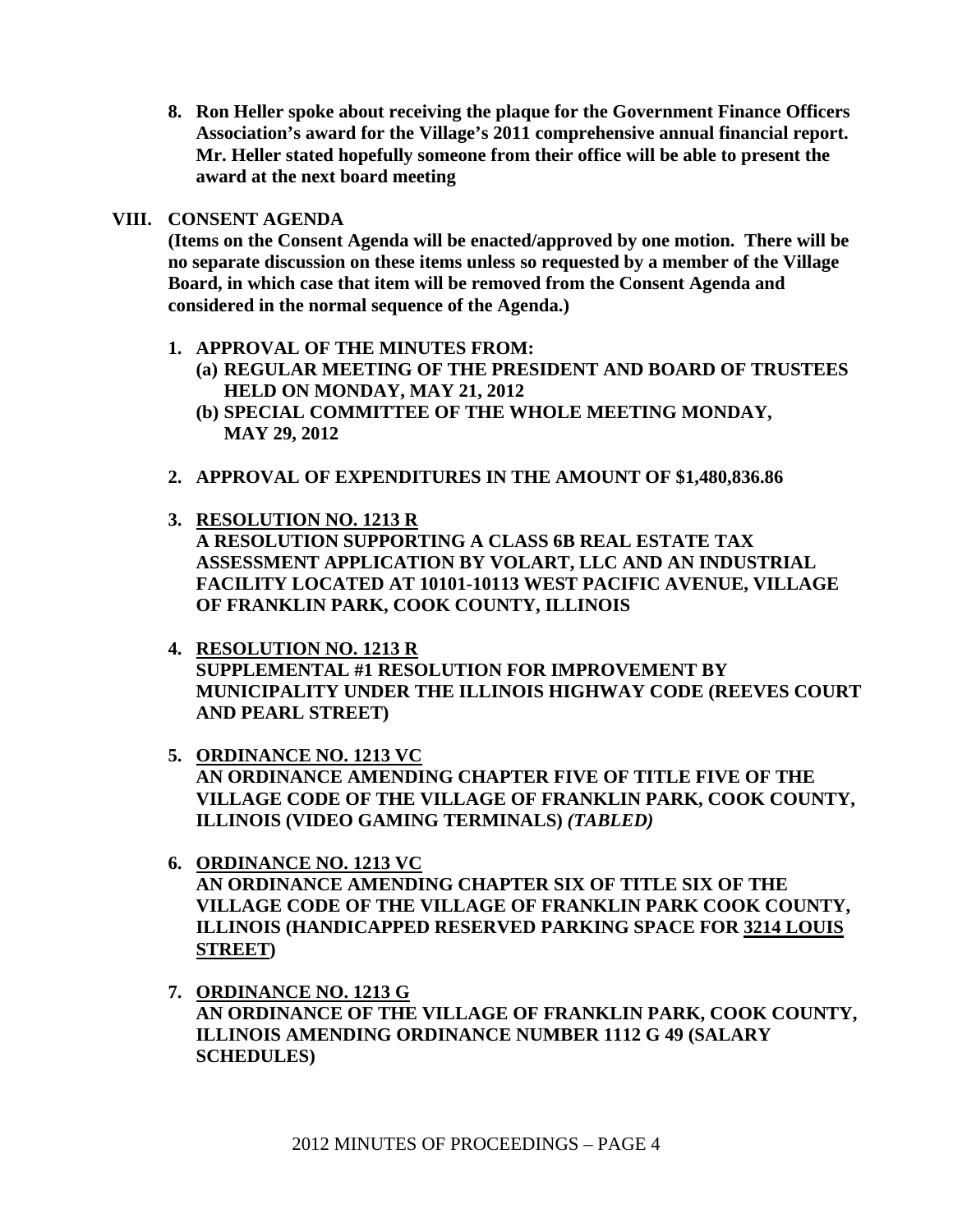**8. ORDINANCE NO 1213 G**

**AN ORDINANCE APPROVING AN AGREEMENT BY AND BETWEEN BROADCAST MUSIC, INCORPORATED AND THE VILLAGE OF FRANKLIN PARK, COOK COUNTY, ILLINOIS** 

- **9. ORDINANCE NO. 1213 G AN ORDINANCE APPROVING A PROFESSIONAL SERVICES AGREEMENT BY AND BETWEEN JOHN SCHNEIDER AND THE VILLAGE OF FRANKLIN PARK, COOK COUNTY, ILLINOIS**
- **10. ORDINANCE NO. 1213 G**

**AN ORDINANCE APPROVING AN INTERGOVERNMENTAL AGREEMENT BY AND BETWEEN THE VILLAGE OF RIVER GROVE, COOK COUNTY, ILLINOIS AND THE VILLAGE OF FRANKLIN PARK, COOK COUNTY, ILLINOIS FOR THE ELM STREET IMPROVEMENTS PROJECTS** 

**11. ORDINANCE NO. 1213 G**

**AN ORDINANCE AUTHORIZING AND APPROVING AMENDMENT NUMBER ONE (1) TO THE PRELIMINARY CONSTRUCTION ENGINEERING SERVICES AGREEMENT FOR MOTOR FUEL TAX FUNDS BY AND BETWEEN CLARK DIETZ, INCORPORATED AND THE VILLAGE OF FRANKLIN PARK, COOK COUNTY, ILLINOIS (REEVES COURT AND PEARL STREET PROJECT)** 

**12. ORDINANCE NO. 1213 G**

**AN ORDINANCE AUTHORIZING AND APPROVING AMENDMENT NUMBER ONE (1) TO THE PROFESSIONAL SERVICES AGREEMENT FOR PEARL AND REEVES WATER MAIN REPLACEMENT DESIGN AND CONSTRUCTION BY AND BETWEEN CLARK DIETZ, INCORPORATED AND THE VILLAGE OF FRANKLIN PARK, COOK COUNTY, ILLINOIS** 

- **13. MOTION TO APPROVE VALLEY SECURITY COMPANY, 820 TOLLGATE ROAD, ELGIN, ILLINOIS 60123, AS THE LOWEST RESPONSIBLE AND RESPONSIVE BIDDER FOR DETENTION EQUIPMENT FOR THE POLICE STATION FACILITY IN AN AMOUNT NOT TO EXCEED \$183,800.00, IN ACCORDANCE WITH AND PURSUANT TO THE ANALYSIS AND RECOMMENDATION OF THE VILLAGE'S CONSTRUCTION MANAGER, MTI CONSTRUCTION, LLC**
- **14. MOTION TO APPROVE WAMPACH WOODWORK, 908 WEST LAKE STREET, MELROSE PARK, ILLINOIS 60160, AS THE LOWEST RESPONSIBLE AND RESPONSIVE BIDDER FOR MILLWORK FOR THE POLICE STATION FACILITY IN AN AMOUNT NOT TO EXCEED \$174,049.00 IN ACCORDANCE WITH AND PURSUANT TO THE ANALYSIS AND RECOMMENDATION OF THE VILLAGE'S CONSTRUCTION MANAGER, MTI CONSTRUCTION, LLC**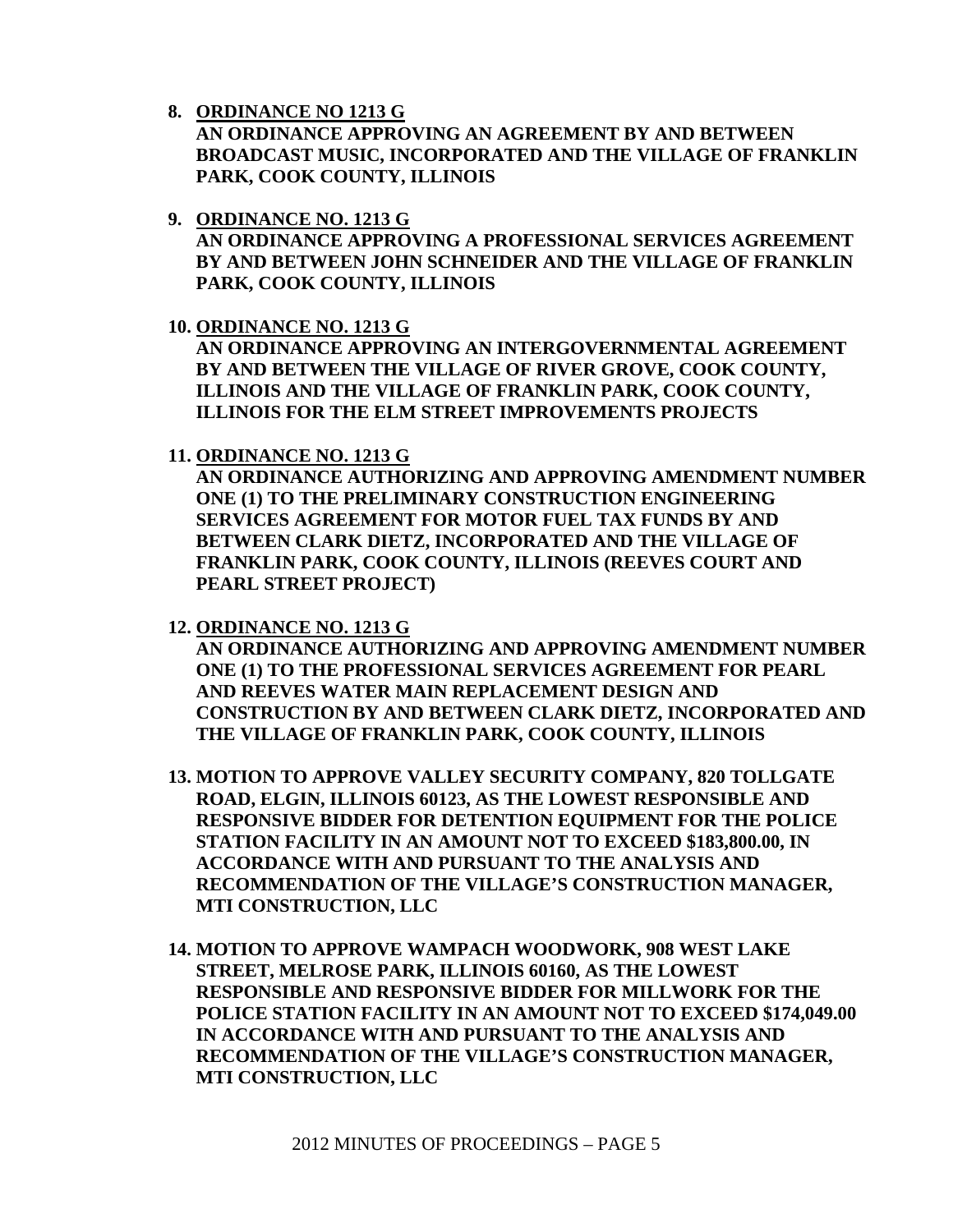- **15. MOTION TO APPROVE L. J. MORSE CONSTRUCTION COMPANY, 128 SOUTH BROADVIEW AVENUE, AURORA, ILLINOIS 60505, AS THE LOWEST RESPONSIBLE AND RESPONSIVE BIDDER FOR METAL STUDS, DRYWALL AND ACOUST CEILINGS FOR THE POLICE STATION FACILITY IN AN AMOUNT NOT TO EXCEED \$472,118.00, IN ACCORDANCE WITH AND PURSUANT TO THE ANALYSIS AND RECOMMENDATION OF THE VILLAGE'S CONSTRUCTION MANAGER, MTI CONSTRUCTION, LLC**
- **16. MOTION TO APPROVE ALUMITAL CORPORATION, 99 SEEGERS AVENUE, ELK GROVE, ILLINOIS 60007, AS THE LOWEST RESPONSIBLE AND RESPONSIVE BIDDER FOR ALUMINUM GLASS AND GLAZING FOR THE POLICE STATION FACILITY IN AN AMOUNT NOT TO EXCEED \$234,900.00, IN ACCORDANCE WITH AND PURSUANT TO THE ANALYSIS AND RECOMMENDATION OF THE VILLAGE'S CONSTRUCTION MANAGER, MTI CONSTRUCTION, LLC**
- **17. MOTION TO APPROVE FIRE CONTROL, INCORPORATION, 255 ALDERMAN AVENUE, WHEELING, ILLINOIS 60090, AS THE LOWEST RESPONSIBLE AND RESPONSIVE BIDDER FOR FIRE SPRINKLER SYSTEMS FOR THE POLICE STATION FACILITY IN AN AMOUNT NOT TO EXCEED \$148,710.00, IN ACCORDANCE WITH AND PURSUANT TO THE ANALYSIS AND RECOMMENDATION OF THE VILLAGE'S CONSTRUCTION MANAGER, MTI CONSTRUCTION, LLC**
- **18. MOTION TO APPROVE SHERMAN MECHANICAL, INCORPORATED, 1075 ALEXANDER COURT, CARY, ILLINOIS 60013, AS THE LOWEST RESPONSIBLE AND RESPONSIVE BIDDER FOR BUILDING PLUMBING FOR THE POLICE STATION FACILITY IN AN AMOUNT NOT TO EXCEED \$527,900.00, IN ACCORDANCE WITH AND PURSUANT TO THE ANALYSIS AND RECOMMENDATION OF THE VILLAGE'S CONSTRUCTION MANAGER, MTI CONSTRUCTION, LLC**
- **19. MOTION TO APPROVE KELLENBERGER ELECTRIC, INCORPORATED, 1540 FLEETWOOD DRIVE, ELGIN, ILLINOIS 60123, AS THE LOWEST RESPONSIBLE AND RESPONSIVE BIDDER FOR ELECTRICAL SYSTEMS FOR THE POLICE STATION FACILITY IN AN AMOUNT NOT TO EXCEED \$1,280,000.00, IN ACCORDANCE WITH AND PURSUANT TO THE ANALYSIS AND RECOMMENDATIONS OF THE VILLAGE'S CONSTRUCTION MANAGER, MTI CONSTRUCTION, LLC**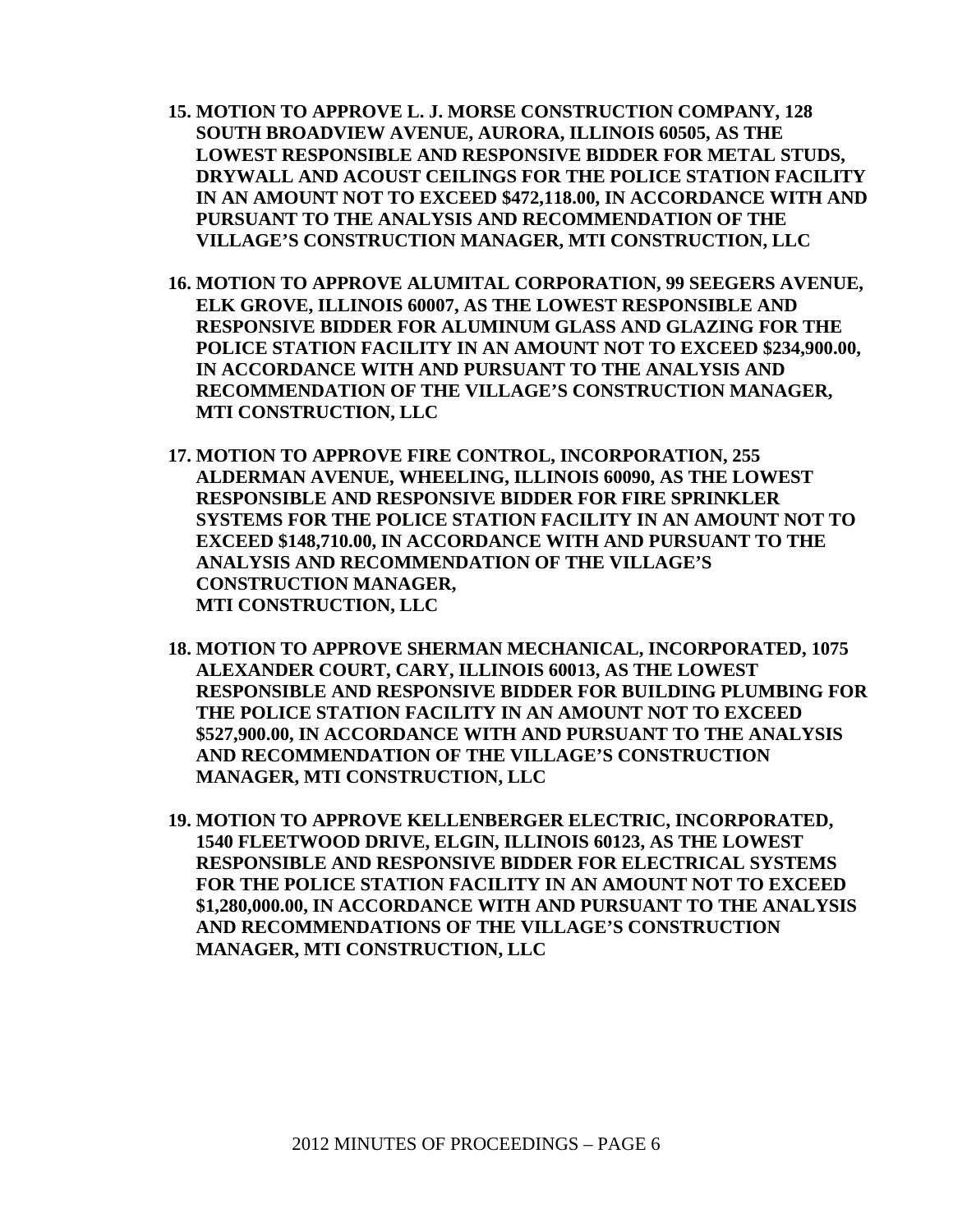- **20. MOTION TO APPROVE THE ACQUISITION OF FOUR ELECTRIC VEHICLE CHARGING STATIONS FROM CARBON DAY, LLC, 363 WEST ERIE, SUITE 400-W, CHICAGO, ILLINOIS 60654, IN AN AMOUNT NOT TO EXCEED \$16,846.00, PLUS SHIPPING , AND AUTHORIZE THE BUILDING COMMISSIONER TO UNDERTAKE SUCH NECESSARY ACTIONS TO OBTAIN GRANT REIMBURSEMENT FUNDS IN THE AMOUNT OF \$10,698.00 FOR SAID EQUIPMENT**
- **21. MOTION TO APPROVE M&A ELECTRIC COMPANY, 3037 ROSE STREET, FRANKLIN PARK, ILLINOIS 60131, TO INSTALL ELECTRIC VEHICLE CHARGING STATIONS AT VILLAGE HALL AND THE METRA STATION IN AN AMOUNT NOT TO EXCEED \$4,550.00, AS SPECIFIED IN THE REQUEST FOR PROPOSALS**
- **22. MOTION TO APPROVE ALAMP CONCRETE CONTRACTORS AS THE LOWEST RESPONSIBLE AND RESPONSIVE BIDDER FOR THE REEVES COURT AND PEARL STREET RECONSTRUCTION PROJECT NUMBER F0140570 IN THE AMOUNT OF \$1,660,341.50, IN ACCORDANCE WITH AND PURSUANT TO THE ANALYSIS AND RECOMMENDATION OF THE VILLAGE ENGINEER**
- **23. MOTION TO APPROVE REQUEST BY FRANKLIN PARK FIREFIGHTERS ANNUAL "FILL-THE-BOOT" FUNDRAISER FOR MDA AT GRAND AVENUE AND MANNHEIM ROAD ON JUNE 6, 7, AND 8, 2012**
- **24. MOTION TO APPROVE ST. GERTRUDE'S PARISH REQUEST TO CLOSE GUSTAVE ST FROM SCHILLER BLVD SOUTH TO THE ALLEY FROM 3:00 P.M. TO 10:00 P.M. ON AUGUST 25 AND 11:30 A.M. TO 5:00 P.M. ON AUGUST 26 FOR THEIR 11TH ANNUAL TASTE OF ST. GERTRUDE AND ALSO THEY REQUEST DEMONSTRATIONS FROM THE POLICE AND FIRE DEPARTMENTS FOR THE CHILDREN**

**Motion made by Ms. McLean, seconded by Mr. Johnson/Mr. Brimie to Approve the Consent Agenda with the Exception of Item #5. Roll Call: Ayes –Mr. Ruhl, Mr. Brimie, Ms. McLean, Mr. Johnson, Mr. Petersen, and Ms. Rodriguez. Nay – 0. Absent – 0. Abstain – 0.**

**IX. UNFINISHED BUSINESS 1. None** 

## **X. NEW BUSINESS**

- **1. Presentation by Business Owner of Proposed Business Plan**
	- **Daniel Apaco, Manager of the U.N. Club requested to have a young adult permit which would allow minors age 17 and up into the club but not served alcohol. The board felt it would be too difficult to monitor what age is being served the alcohol. President Pedersen suggested for Mr. Apaco to come up with a different plan and present it at a future board meeting**